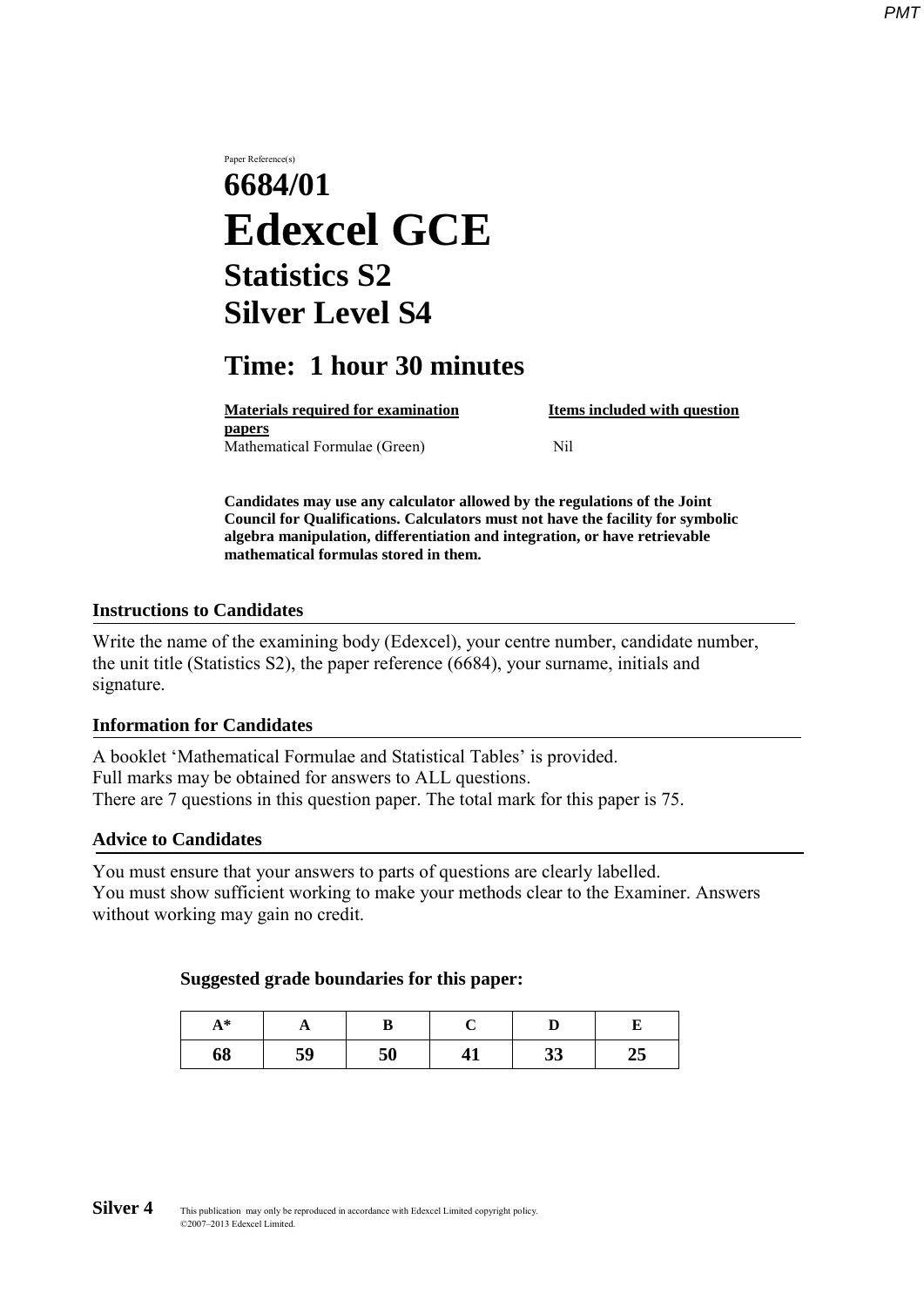- **1.** Jean regularly takes a break from work to go to the post office. The amount of time Jean waits in the queue to be served at the post office has a continuous uniform distribution between 0 and 10 minutes.
	- (*a*) Find the mean and variance of the time Jean spends in the post office queue. **(3)** (*b*) Find the probability that Jean does not have to wait more than 2 minutes.

Jean visits the post office 5 times.

(*c*) Find the probability that she never has to wait more than 2 minutes.

**(2)**

**(2)**

Jean is in the queue when she receives a message that she must return to work for an urgent meeting. She can only wait in the queue for a further 3 minutes.

Given that Jean has already been queuing for 5 minutes,

- (*d*) find the probability that she must leave the post office queue without being served.
- **(3)**
- **2.** A traffic officer monitors the rate at which vehicles pass a fixed point on a motorway. When the rate exceeds 36 vehicles per minute he must switch on some speed restrictions to improve traffic flow.
	- (*a*) Suggest a suitable model to describe the number of vehicles passing the fixed point in a 15 s interval.

**(1)**

The traffic officer records 12 vehicles passing the fixed point in a 15 s interval.

(*b*) Stating your hypotheses clearly, and using a 5% level of significance, test whether or not the traffic officer has sufficient evidence to switch on the speed restrictions.

**(6)**

(*c*) Using a 5% level of significance, determine the smallest number of vehicles the traffic officer must observe in a 10 s interval in order to have sufficient evidence to switch on the speed restrictions.

**(3)**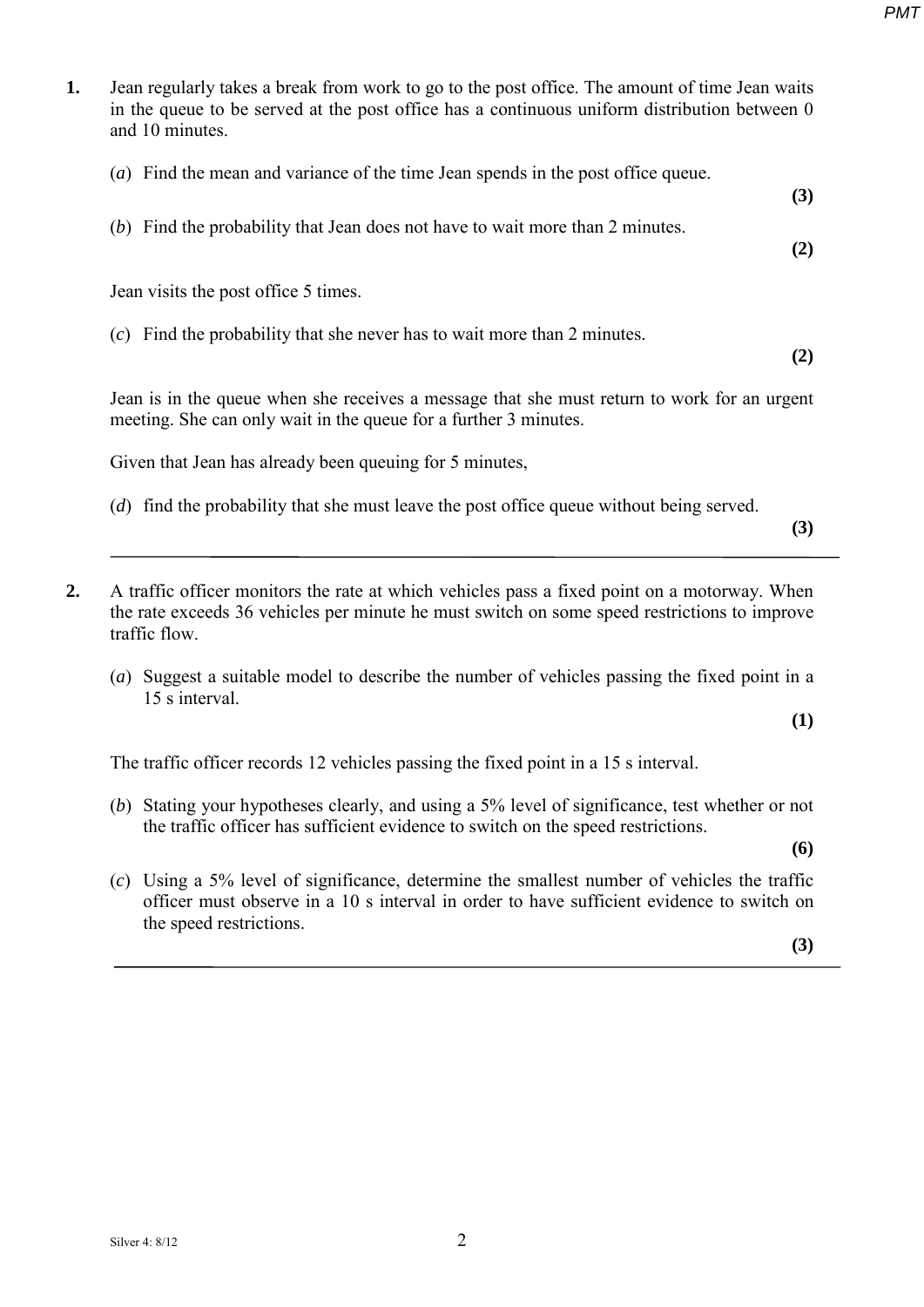**3.** A single observation *x* is to be taken from a Binomial distribution B(20, *p*).

This observation is used to test H<sub>0</sub> :  $p = 0.3$  against H<sub>1</sub> :  $p \neq 0.3$ .

- (*a*) Using a 5% level of significance, find the critical region for this test. The probability of rejecting either tail should be as close as possible to 2.5%.
- (*b*) State the actual significance level of this test. **(2)**

The actual value of *x* obtained is 3.

- (*c*) State a conclusion that can be drawn based on this value, giving a reason for your answer.
- **(2) \_\_\_\_\_\_\_\_\_\_\_\_\_\_\_\_\_\_\_\_\_\_\_\_\_\_\_\_\_\_\_\_\_\_\_\_\_\_\_\_\_\_\_\_\_\_\_\_\_\_\_\_\_\_\_\_\_\_\_\_\_\_\_\_\_\_\_\_\_\_\_\_\_\_\_**

**(3)**

**4.** A continuous random variable *X* is uniformly distributed over the interval [*b*, 4*b*] where *b* is a constant.

| Write down $E(X)$ .<br>$\left(a\right)$                                      | $\bf(1)$ |
|------------------------------------------------------------------------------|----------|
| (b) Use integration to show that $Var(X) = \frac{3b^2}{4}$ .                 |          |
|                                                                              | (3)      |
| Find Var $(3 – 2X)$ .<br>(c)                                                 | (2)      |
| Given that $b = 1$ , find                                                    |          |
| (d) the cumulative distribution function of X, $F(x)$ , for all values of x, |          |
|                                                                              | (2)      |
| the median of $X$ .<br>(e)                                                   | $\bf(1)$ |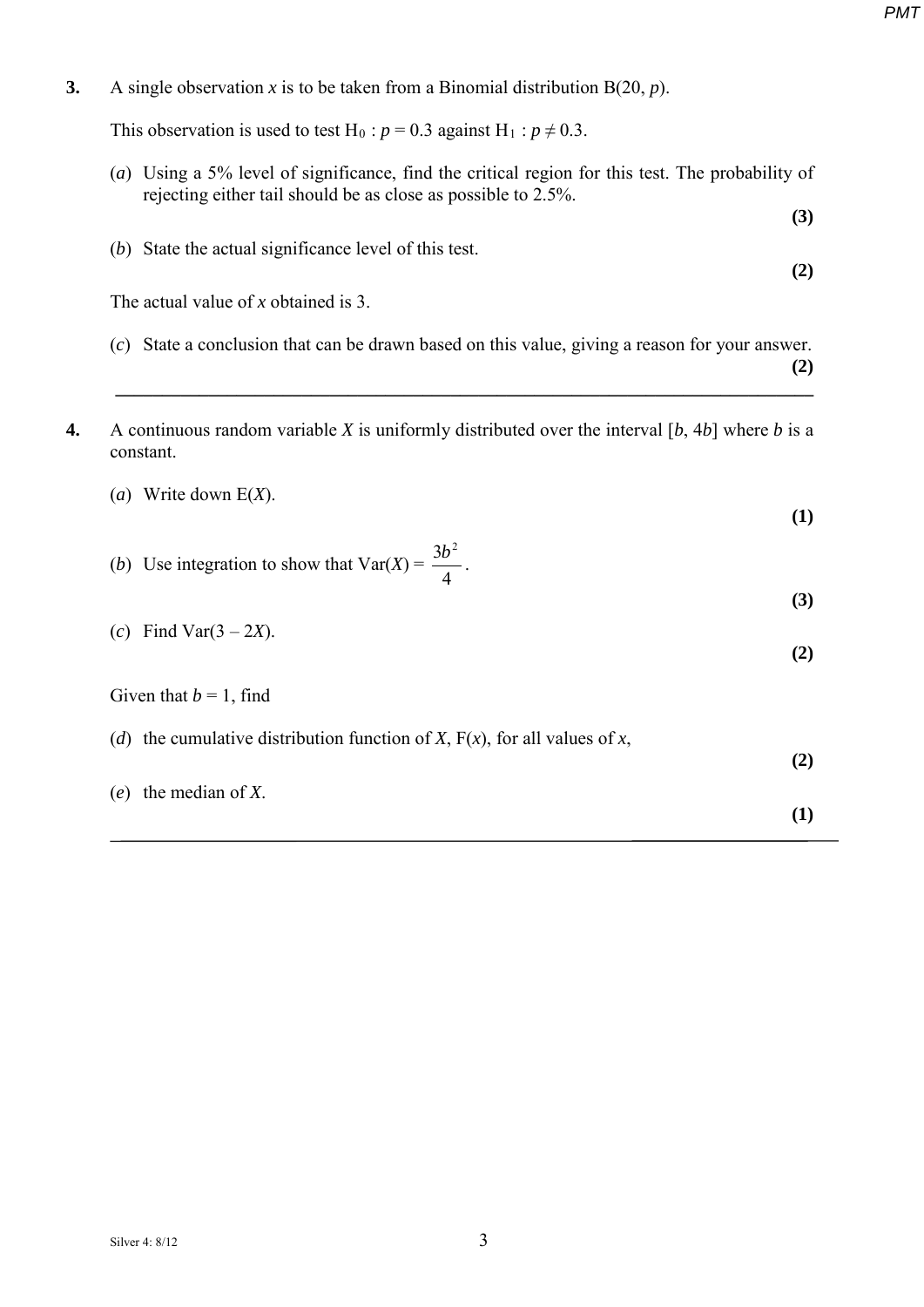#### **5.** The continuous random variable *X* has a cumulative distribution function

$$
F(x) = \begin{cases} 0, & x < 1, \\ \frac{x^3}{10} + \frac{3x^2}{10} + ax + b, & 1 \le x \le 2, \\ 1, & x > 2, \end{cases}
$$

where *a* and *b* are constants.

(*a*) Find the value of *a* and the value of *b*.

**(4)**

**(1)**

**(3)**

(b) Show that 
$$
f(x) = \frac{3}{10}(x^2 + 2x - 2)
$$
,  $1 \le x \le 2$ .

(*c*) Use integration to find E(*X*).

**(4)** (*d*) Show that the lower quartile of *X* lies between 1.425 and 1.435.

**6.** (*a*) Explain what you understand by a hypothesis. **(1)** (*b*) Explain what you understand by a critical region. **(2)**

Mrs George claims that 45% of voters would vote for her.

In an opinion poll of 20 randomly selected voters it was found that 5 would vote for her.

(*c*) Test at the 5% level of significance whether or not the opinion poll provides evidence to support Mrs George's claim.

In a second opinion poll of *n* randomly selected people it was found that no one would vote for Mrs George.

(*d*) Using a 1% level of significance, find the smallest value of *n* for which the hypothesis  $H_0$ :  $p = 0.45$  will be rejected in favour of  $H_1$ :  $p < 0.45$ .

**(3)**

**(4)**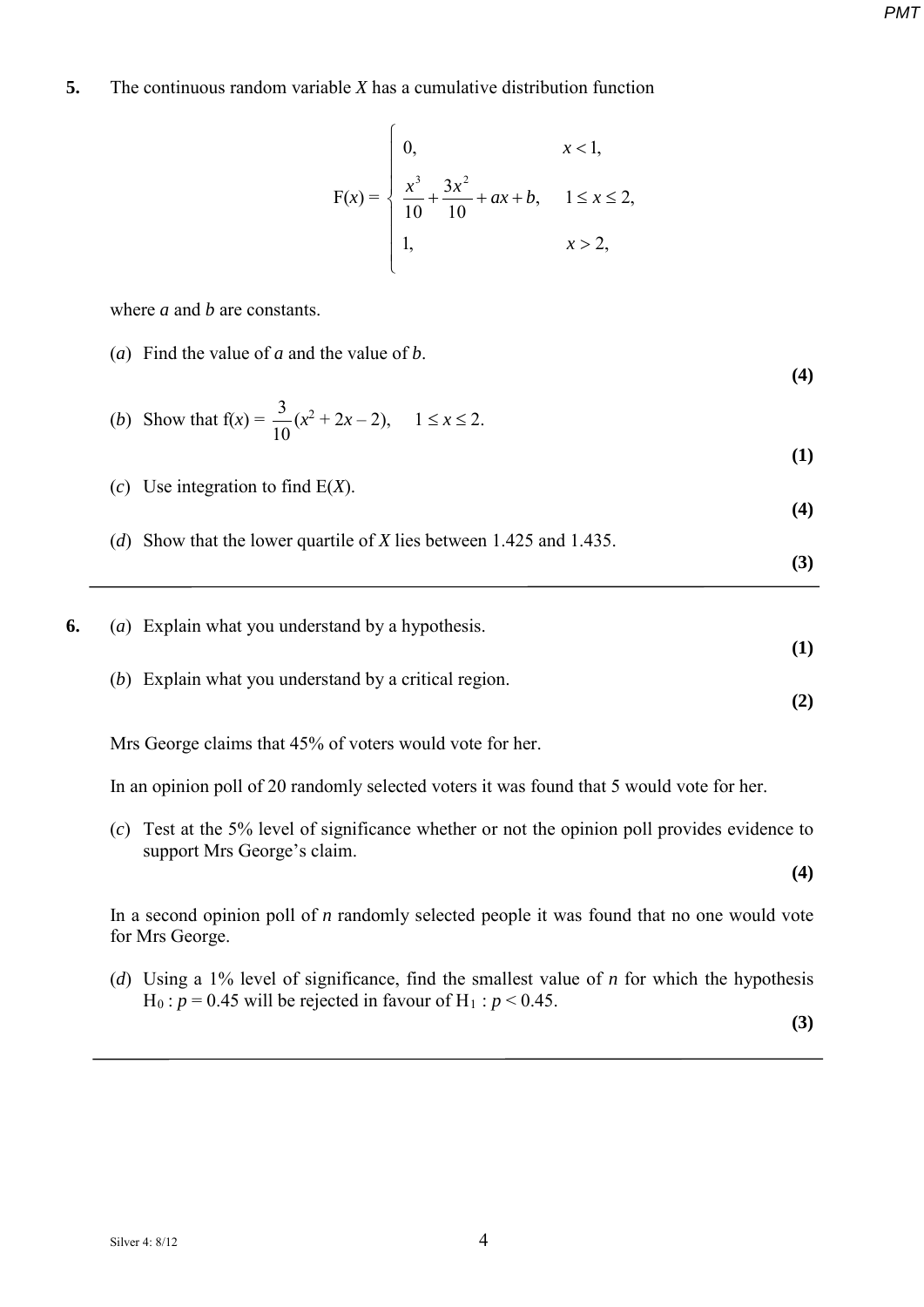*PMT*

**7.** As part of a selection procedure for a company, applicants have to answer all 20 questions of a multiple choice test. If an applicant chooses answers at random the probability of choosing a correct answer is 0.2 and the number of correct answers is represented by the random variable *X*.

(*a*) Suggest a suitable distribution for *X*.

Each applicant gains 4 points for each correct answer but loses 1 point for each incorrect answer. The random variable *S* represents the final score, in points, for an applicant who chooses answers to this test at random.

| ( <i>b</i> ) Show that $S = 5X - 20$ . |  |
|----------------------------------------|--|
|                                        |  |

(*c*) Find E(*S*) and Var(*S*).

An applicant who achieves a score of at least 20 points is invited to take part in the final stage of the selection process.

(d) Find 
$$
P(S \geq 20)
$$
.

Cameron is taking the final stage of the selection process which is a multiple choice test consisting of 100 questions. He has been preparing for this test and believes that his chance of answering each question correctly is 0.4.

(*e*) Using a suitable approximation, estimate the probability that Cameron answers more than half of the questions correctly.

**\_\_\_\_\_\_\_\_\_\_\_\_\_\_\_\_\_\_\_\_\_\_\_\_\_\_\_\_\_\_\_\_\_\_\_\_\_\_\_\_\_\_\_\_\_\_\_\_\_\_\_\_\_\_\_\_\_\_\_\_\_\_\_\_\_\_\_\_\_\_\_\_\_\_\_** 

**(5)**

## **TOTAL FOR PAPER: 75 MARKS**

**END**

**(2)**

**(4)**

**(4)**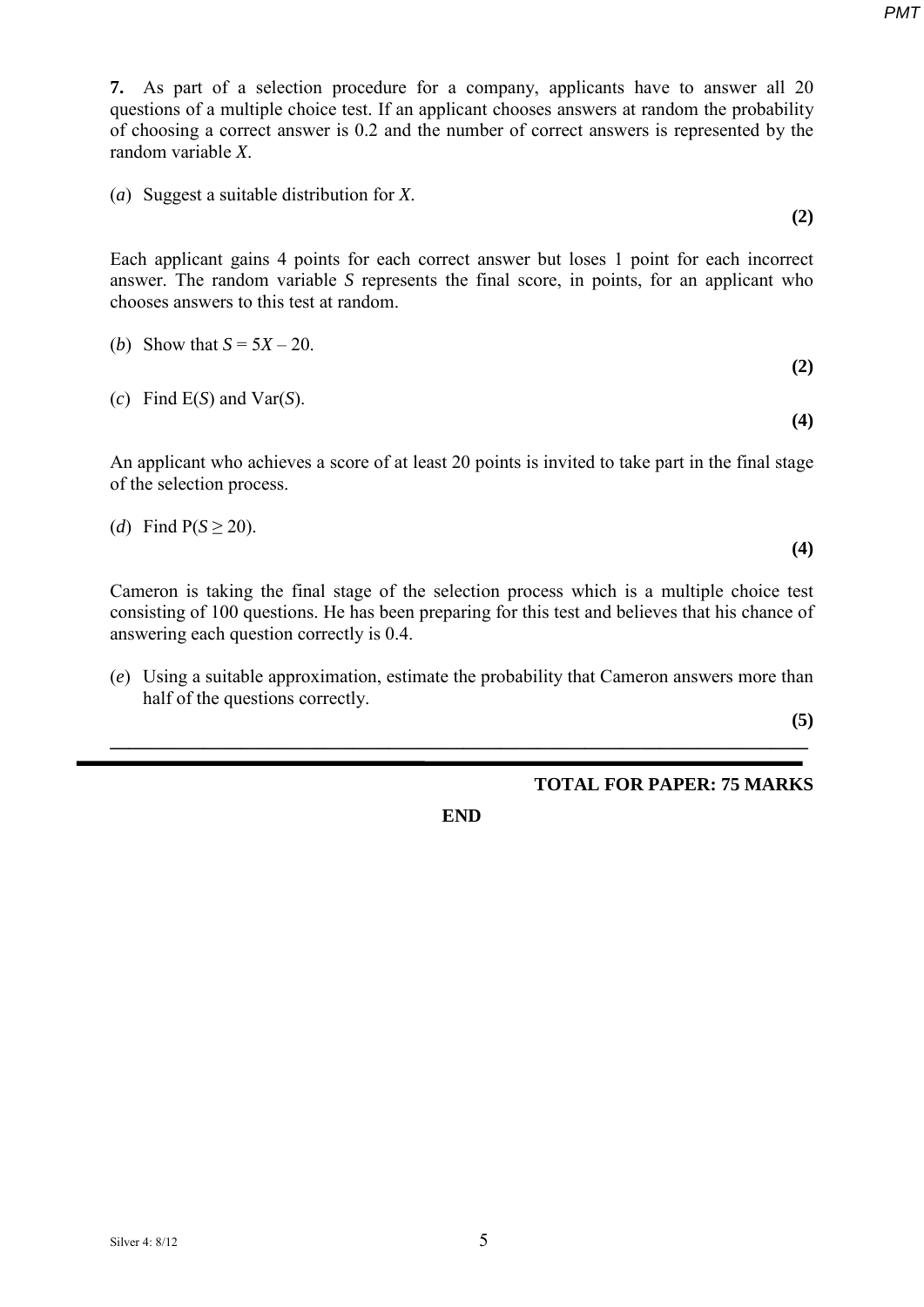| <b>Question</b><br><b>Number</b> | <b>Scheme</b>                                                                                 |                      |  |  |  |
|----------------------------------|-----------------------------------------------------------------------------------------------|----------------------|--|--|--|
| (a)<br>1.                        | $E(X) = 5$                                                                                    | B1                   |  |  |  |
|                                  | Var(X) = $\frac{1}{12}(10-0)^2$ or attempt to use $\int \frac{x^2}{10} dx - \mu^2$            | M1                   |  |  |  |
|                                  | $=\frac{100}{12}=\frac{25}{3}=8\frac{1}{3}=8.\overline{3}$<br>awrt 8.33                       | A $1(3)$             |  |  |  |
|                                  | <b>(b)</b> $P(X \le 2) = (2-0) \times \frac{1}{10} = \frac{1}{5}$ or $\frac{2}{10}$ or 0.2    | M1 A1 (2)            |  |  |  |
|                                  | (c) $\left(\frac{1}{5}\right)^5 = 0.00032$ or $\frac{1}{3125}$ or 3.2 × 10 <sup>-4</sup> o.e. | M1 A1 (2)            |  |  |  |
| (d)                              | $P(X \ge 8)$ or $P(X > 8)$<br>$P(X \ge 8   X \ge 5) = \frac{P(X \ge 8)}{P(X \ge 5)}$          | M1<br>M1             |  |  |  |
|                                  | $=\frac{2/10}{5/10}$                                                                          |                      |  |  |  |
|                                  | $=\frac{2}{5}$                                                                                | Al $(3)$             |  |  |  |
|                                  |                                                                                               | $(10 \text{ marks})$ |  |  |  |

| 2. | (a) | Poisson                                                                                                                               | B1                       |           |
|----|-----|---------------------------------------------------------------------------------------------------------------------------------------|--------------------------|-----------|
|    | (b) | $H_0: \mu = 9$ (or $\lambda = 36$ ) $H_1: \mu > 9$ (or $\lambda > 36$ )                                                               | <b>B1 B1</b>             | (1)       |
|    |     | $X \sim Po(9)$ and $P(X \ge 12) = 1 - P(X \le 11)$<br>$P(X \le 14) = 0.9585$<br><sub>or</sub><br>$P(X \ge 15) = 0.0415$               | M <sub>1</sub>           |           |
|    |     | $CR X \ge 15$<br>$= 1 - 0.8030 = 0.197$                                                                                               | A <sub>1</sub>           |           |
|    |     | (0.197 > 0.05)<br>so not significant/ accept $H_0$ / Not in CR<br>he does not have evidence to switch on the speed restrictions (o.e) | M <sub>1</sub> d<br>A1ft |           |
|    | (c) | Let Y = the number of vehicles in 10 s then $Y \sim Po(6)$                                                                            | B1                       | (6)       |
|    |     | Tables: $P(Y \le 10) = 0.9574$ so $P(Y \ge 11) = 0.0426$                                                                              | M1                       |           |
|    |     | so needs 11 vehicles                                                                                                                  | A <sub>1</sub>           |           |
|    |     |                                                                                                                                       |                          | (3)<br>10 |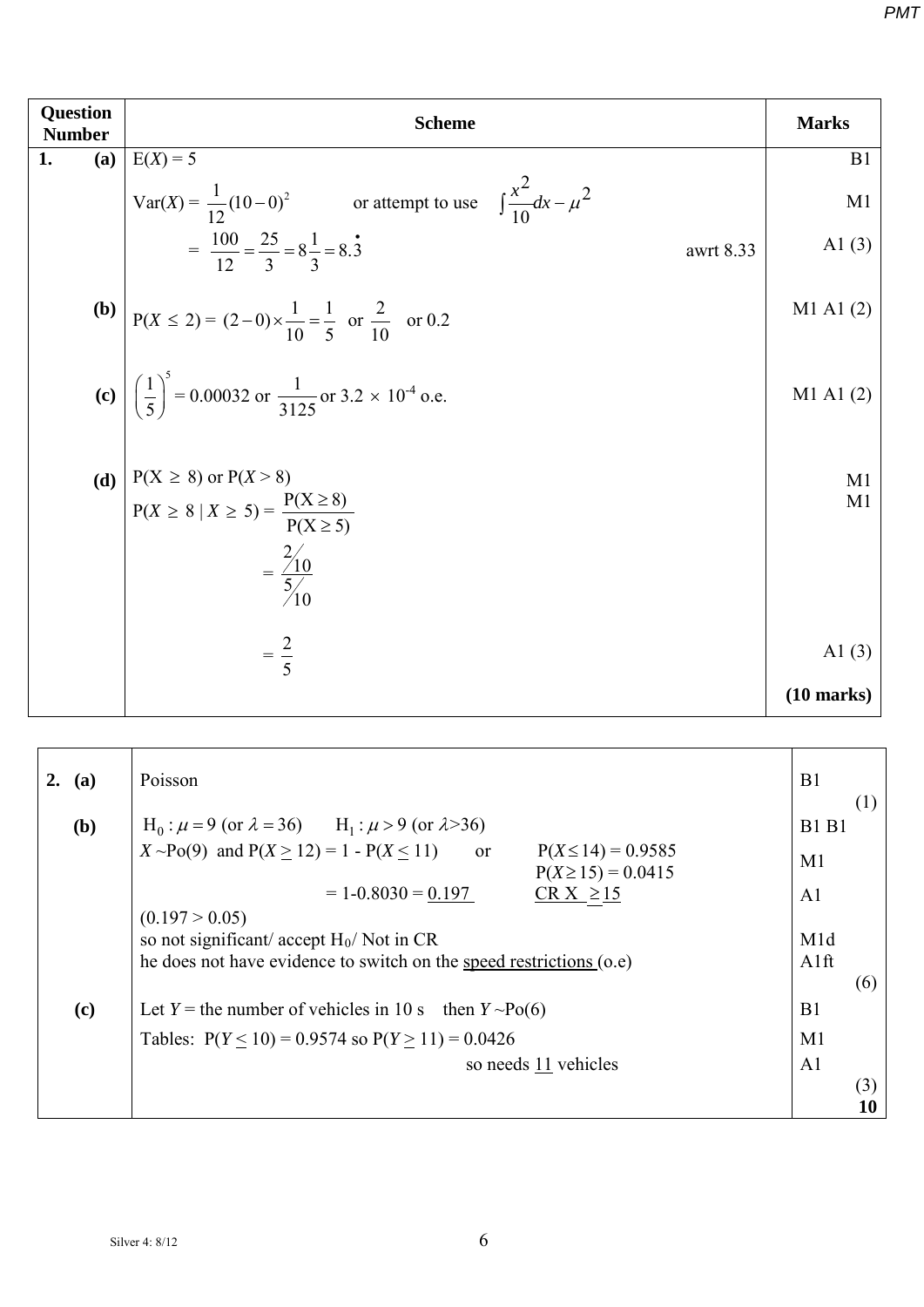| <b>Question</b><br><b>Number</b> |     | <b>Scheme</b>                                                                                    |                |     |  |  |
|----------------------------------|-----|--------------------------------------------------------------------------------------------------|----------------|-----|--|--|
| 3                                | (a) | $X \sim B(20, 0.3)$                                                                              | M <sub>1</sub> |     |  |  |
|                                  |     | $P(X \le 2) = 0.0355$                                                                            |                |     |  |  |
|                                  |     | $P(X \ge 11) = 1 - 0.9829 = 0.0171$                                                              |                |     |  |  |
|                                  |     | Critical region is $(X \le 2) \cup (X \ge 11)$                                                   | A1 A1          | (3) |  |  |
|                                  | (b) | Significance level = $0.0355 + 0.0171$ , = 0.0526 or 5.26%                                       | M1 A1          | (2) |  |  |
|                                  | (c) | Insufficient evidence to reject $H_0$ Or sufficient evidence to accept $H_0$ /not<br>significant | B1 ft          |     |  |  |
|                                  |     | $x = 3$ ( or the value) is not in the critical region or 0.1071 > 0.025                          | B1 ft          | (2) |  |  |
|                                  |     | Do not allow inconsistent comments                                                               |                |     |  |  |
|                                  |     |                                                                                                  |                |     |  |  |

4(a)  
\n
$$
E(X) = \frac{5b}{2}
$$
\n(b)  
\n
$$
Var(X) = E(X^{2}) \cdot (E(X))^{2}
$$
\n
$$
= \int_{b}^{4b} \frac{x^{2}}{3b} dx \quad (5b/2) \quad 2
$$
\n
$$
= \frac{\left(\frac{x^{3}}{9b}\right)_{b}^{4b} - \frac{25b^{2}}{4}}{\left(\frac{9b}{9b}\right)_{b}^{2b}} - \frac{25b^{2}}{4}
$$
\n(d)  
\n
$$
Var(3 - 2X) = 4Var(X)
$$
\n
$$
= 3b^{2}
$$
\n5b<sup>2</sup>  
\n
$$
Var(3 - 2X) = 4Var(X)
$$
\n
$$
= 3b^{2}
$$
\n5c<sup>2</sup>  
\n
$$
Var(3 - 2X) = 4Var(X)
$$
\n
$$
Var(3 - 2X) = 4Var(X)
$$
\n
$$
Var(4) = 4Var(X)
$$
\n
$$
Var(5 - 2X) = 4Var(X)
$$
\n
$$
Var(5 - 2X) = 4Var(X)
$$
\n
$$
Var(6)
$$
\n
$$
Var(7 - 2X) = 4Var(X)
$$
\n
$$
Var(8 - 2X) = 4Var(X)
$$
\n
$$
Var(9 - 2X) = 4Var(X)
$$
\n
$$
Var(1)
$$
\n
$$
Var(2)
$$
\n
$$
Var(3 - 2X) = 4Var(X)
$$
\n
$$
Var(3 - 2X) = 4Var(X)
$$
\n
$$
Var(3 - 2X) = 4Var(X)
$$
\n
$$
Var(3 - 2X) = 4Var(X)
$$
\n
$$
Var(4) = 4Var(X)
$$
\n
$$
Var(5 - 2X) = 4Var(X)
$$
\n
$$
Var(5 - 2X) = 4Var(X)
$$
\n
$$
Var(6) = 4Var(X)
$$
\n
$$
Var(7 - 2X) = 4Var(X)
$$
\n
$$
Var(8 - 2X) = 4Var(X)
$$
\n
$$
Var(9 - 2X) = 4Var(X)
$$
\n
$$
Var(1)
$$
\n

Silver 4: 8/12 7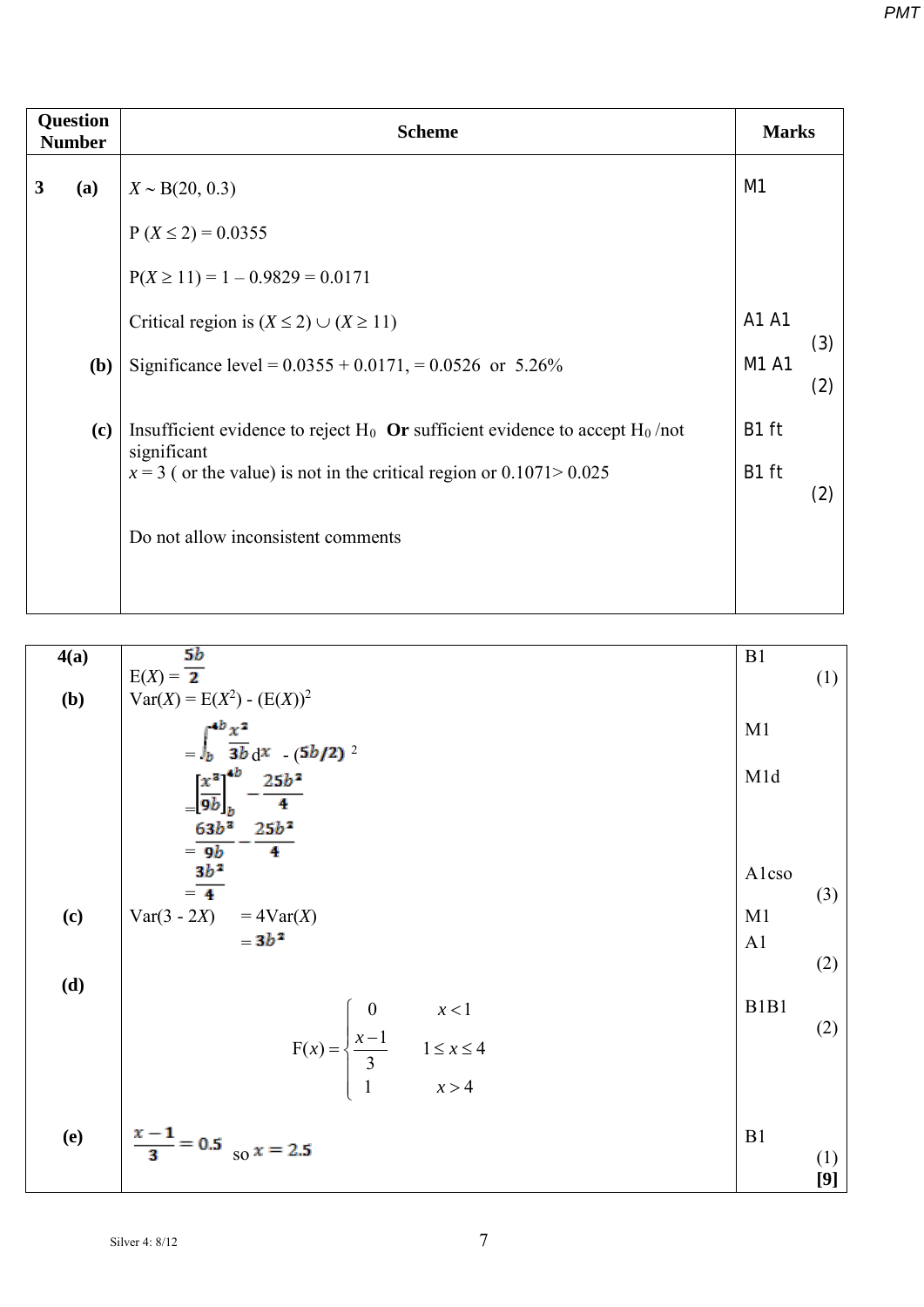| <b>Question</b><br><b>Number</b> | <b>Scheme</b>                                                                            | <b>Marks</b>                   |        |
|----------------------------------|------------------------------------------------------------------------------------------|--------------------------------|--------|
| 5(a)                             |                                                                                          | M1                             |        |
|                                  | F(1) = 0, $\frac{4}{10}$ + a + b = 0<br>$a = -\frac{3}{5}$ or b = $\frac{1}{5}$          | A <sub>1</sub>                 |        |
|                                  |                                                                                          | M1                             |        |
|                                  | F(2) = 1, 2 + 2a + b = 1<br>Solving gives $a = -\frac{3}{5}$ , b = $\frac{1}{5}$         | A <sub>1</sub>                 |        |
|                                  |                                                                                          |                                |        |
|                                  | Alt                                                                                      | M1                             | (4)    |
|                                  | $F(2) - F(1) = 1$ , $2 + 2a + b - \frac{4}{10} - a - b = 1$                              |                                |        |
|                                  | $a=-\frac{3}{5}$                                                                         | A1                             |        |
|                                  | $F(2) = 1$ or $F(1) = 0$                                                                 |                                |        |
|                                  | $2-\frac{6}{5}+b=1$ or $\frac{4}{10}-\frac{3}{5}+b=0$                                    | M1                             |        |
|                                  | $b=\frac{1}{5}$                                                                          | A <sub>1</sub>                 |        |
| (b)                              | Differentiating cdf gives $f(x) = \frac{3}{10}x^2 + \frac{6}{10}x + a$ , $1 \le x \le 2$ |                                | (4)    |
|                                  | $=\frac{3}{10}(x^2+2x-2)$                                                                | B1 cso                         | (1)    |
| (c)                              | $E(X) = \int_1^2 \frac{3}{10}(x^3 + 2x^2 - 2x)dx$                                        | M1                             |        |
|                                  | $=\frac{3}{10}\left[\frac{1}{4}x^4+\frac{2}{3}x^3-x^2\right]^2$                          | M <sub>1</sub> d <sub>A1</sub> |        |
|                                  | $=\frac{13}{2}$                                                                          | A <sub>1</sub>                 |        |
| (d)                              | $F(1.425) = 0.24355$ , $F(1.435) = 0.25227$                                              | M1A1                           | (4)    |
|                                  |                                                                                          |                                |        |
|                                  | 0.25 lies between $F(1.425)$ and $F(1.435)$ hence result.                                | A1                             | (3)    |
|                                  |                                                                                          |                                | $[12]$ |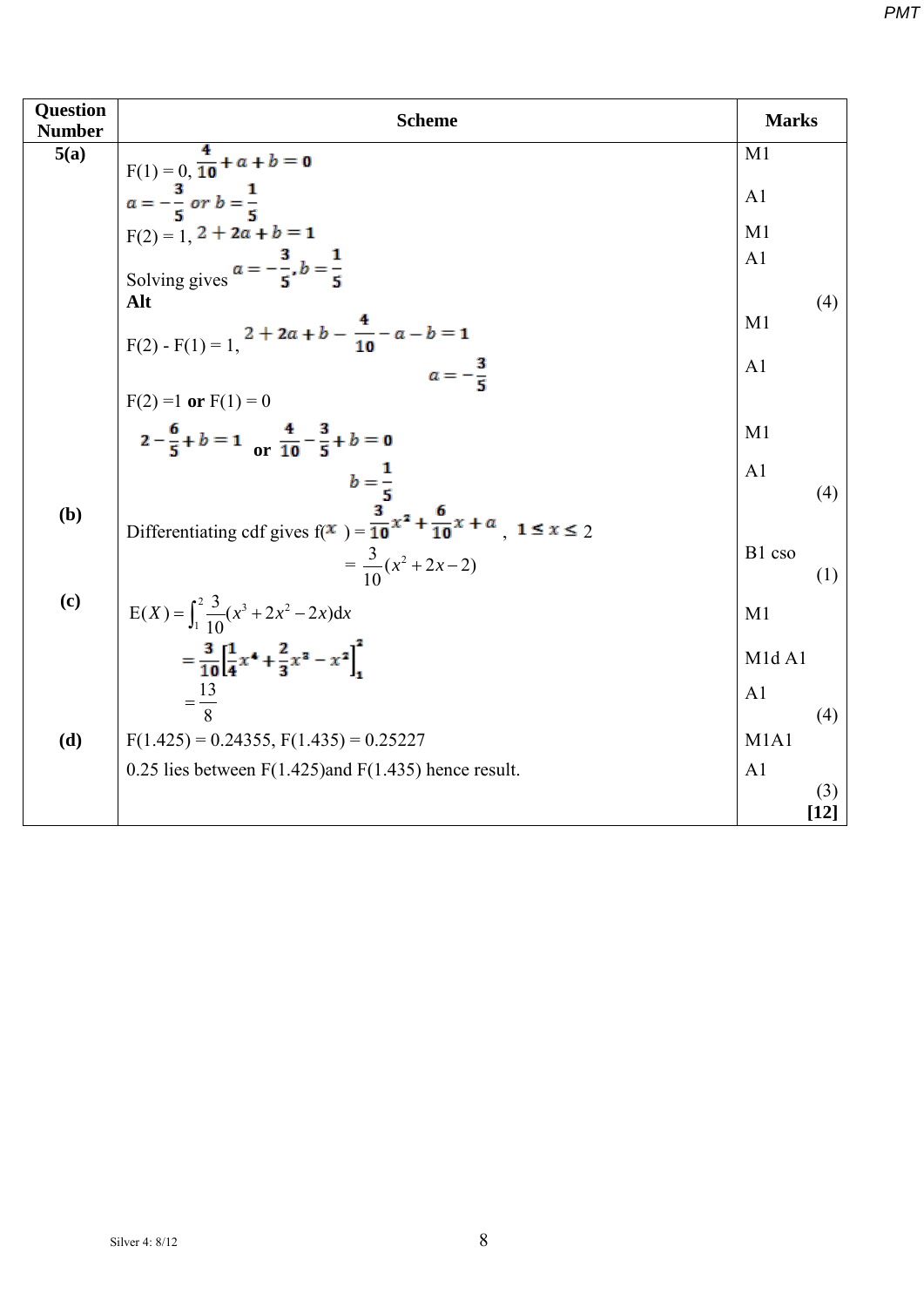| <b>Question</b><br><b>Number</b> | <b>Scheme</b>                                                                                                                            | <b>Marks</b>    |     |  |  |
|----------------------------------|------------------------------------------------------------------------------------------------------------------------------------------|-----------------|-----|--|--|
| 6(a)                             | A statement concerning a <b>population parameter</b>                                                                                     | B1              |     |  |  |
| (b)                              | A critical region is the range / set of values / answers or a test statistic or region/area<br>or values (where the test is significant) | B1              |     |  |  |
|                                  | that would lead to the rejection of H0 / acceptance of $H_1$                                                                             | B1              |     |  |  |
|                                  |                                                                                                                                          |                 | (3) |  |  |
| (c)                              | $H_0: p = 0.45$ $H_1: p < 0.45$ (or $p \neq 0.45$ )                                                                                      |                 |     |  |  |
|                                  | $X \sim B(20, 0.45)$                                                                                                                     | M1              |     |  |  |
|                                  | $P(X \le 5) = 0.0553$<br>CR $X \leq 4$                                                                                                   | A1              |     |  |  |
|                                  | Accept H <sub>0</sub> . Not significant. 5 does not lie in the Critical region.                                                          | M1d             |     |  |  |
|                                  | There is no evidence that the proportion who voted for Mrs George is not 45% or<br>Alcso                                                 |                 |     |  |  |
|                                  | there is evidence to support Mrs George's claim                                                                                          |                 | (4) |  |  |
| (d)                              | $B(8, 0.45)$ : $P(0) = 0.0084$                                                                                                           | M1              |     |  |  |
|                                  | $B(7, 0.45)$ : $P(0) = 0.0152$                                                                                                           | A1              |     |  |  |
|                                  | Hence smallest value of $n$ is 8                                                                                                         | B1              |     |  |  |
|                                  | Alternative                                                                                                                              |                 | (3) |  |  |
|                                  | $(0.55)^n < 0.01$                                                                                                                        | M1              |     |  |  |
|                                  |                                                                                                                                          |                 |     |  |  |
|                                  | $nlog(0.55 \leq log(0.01$                                                                                                                |                 |     |  |  |
|                                  | n > 7.7                                                                                                                                  | A <sub>1</sub>  |     |  |  |
|                                  | Hence smallest value of $n$ is 8                                                                                                         | <b>B</b> lcso   |     |  |  |
|                                  |                                                                                                                                          | <b>Total 10</b> |     |  |  |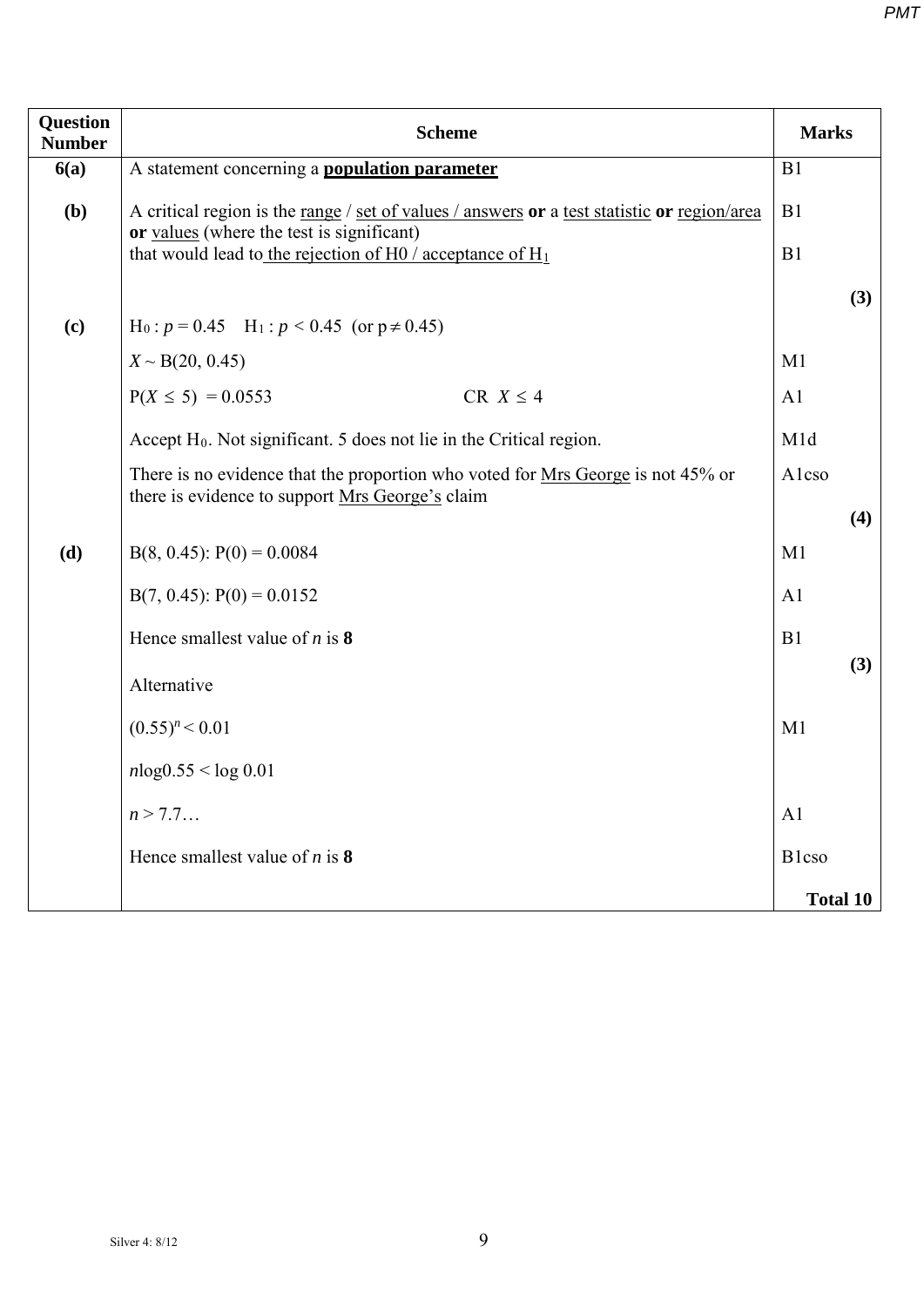| <b>Question</b><br><b>Number</b> | <b>Scheme</b>                                                                                                                                                                                                                                                                                  | <b>Marks</b>                                                    |                                     |
|----------------------------------|------------------------------------------------------------------------------------------------------------------------------------------------------------------------------------------------------------------------------------------------------------------------------------------------|-----------------------------------------------------------------|-------------------------------------|
| 7.                               | (a) $X \sim B(20, 0.2)$                                                                                                                                                                                                                                                                        | M1A1                                                            |                                     |
|                                  | <b>(b)</b> $S = 4X - 1(20 - X)$<br>$S = 5X - 20$                                                                                                                                                                                                                                               | M1<br>Alcso                                                     | (2)                                 |
|                                  | (c) $\mid$ E(X) = 4, Var(X) = 3.2<br>$E(S) = 5 \times 4 - 20 = 0$ , $Var(S) = 5^2 Var(X) = 80$                                                                                                                                                                                                 | B1, B1<br>M1A1                                                  | (2)                                 |
|                                  | (d) $S \ge 20$ implies $5X - 20 \ge 20$<br>[So $5X \ge 40$ ] $X \ge 8$<br>$P(S \ge 20) = P(X \ge 8) = 1 - P(X \le 7)$<br>$= 1 - 0.9679 = 0.0321$                                                                                                                                               | M1<br>A <sub>1</sub><br>M <sub>1</sub><br>A <sub>1</sub>        | (4)<br>(4)                          |
| (e)                              | [Let C = no. Cameron gets correct. $C \sim B(100, 0.4)$ ] $Y \sim N(40, \sqrt{24})$<br>$P(C > 50) \sim P(Y > 50.5)$<br>$= P\left(Z > \frac{50.5 - 40}{\sqrt{24}}\right)$<br>$= P(Z > 2.14) = 1 - 0.9838 = 0.0162$ or 0.016044 (awrt 0.016)<br>N.B. exact Bin (0.01676) Poisson approx (0.0526) | M <sub>1</sub> A <sub>1</sub><br><b>M1 M1</b><br>A <sub>1</sub> | (5)<br>$\left\lceil 17\right\rceil$ |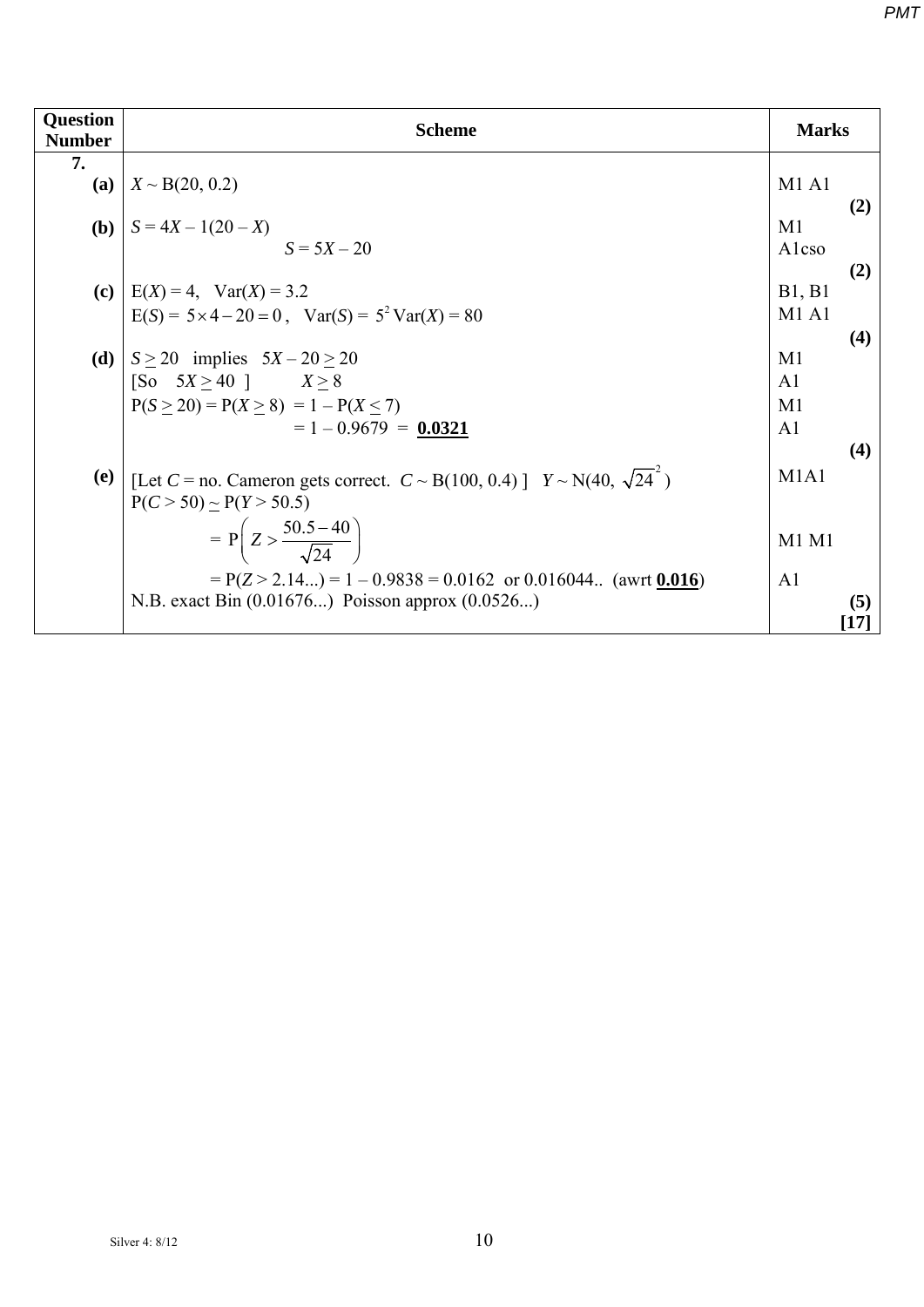### **Examiner reports**

## **Question 1**

Part (a) was answered well. A minority of candidates had difficulty with parts (b) and (c). In (b) they generally looked at  $P(X > 2)$  rather than  $P(X \le 2)$ .

In part (c)  $\frac{1}{5} \times 5$  or  $\left(\frac{4}{5}\right)^5$ 5  $\left(\frac{4}{5}\right)$  $\bigg)$  $\left(\frac{4}{5}\right)$  $\setminus$  $\left(\frac{4}{5}\right)^{3}$  was used even when part (b) was correct.

The work on part (d) was disappointing. Candidates did not understand the concept of conditional probability.

Only the very best candidates are likely to have got this correct. Those that did used the  $U[0,5]$  or U  $[5,10]$  route.

## **Question 2**

There was a very variable response to question 2, with many candidates producing "textbook answers", whilst many others failing to recognise a Poisson distribution in part (a), offered either (or sometimes both) a binomial or a normal model.

The latter candidates either stopped at part (a) or pursued their chosen model to little effect.

In part (b) the vast majority successfully opted for a 1-tailed alternative hypothesis, although some did insist on using the parameter *p*. The value of  $P(X \ge 12)$  or the CR was usually found correctly and most candidates were able to make a successful comparison, thereby leading to a well expressed contextual conclusion. Some candidates whose alternative hypothesis suggested a 2-tailed test, still opted to perform a 1-tailed test.

## **Question 3**

Part (a) of this question was poorly done. Candidates would appear unfamiliar with the standard mathematical notation for a Critical Region. Thus  $11 \le X \le 2$  made its usual appearances, along with  $c_1 = 2$  and  $P(X \le 2)$ .

In part (b) candidates knew what was expected of them although many with incorrect critical regions were happy to give a probability greater than 1 for the critical region.

Part (c) was well answered. A few candidates did contradict themselves by saying it was "significant" and "there is no evidence to reject  $H_0$ " so losing the first mark.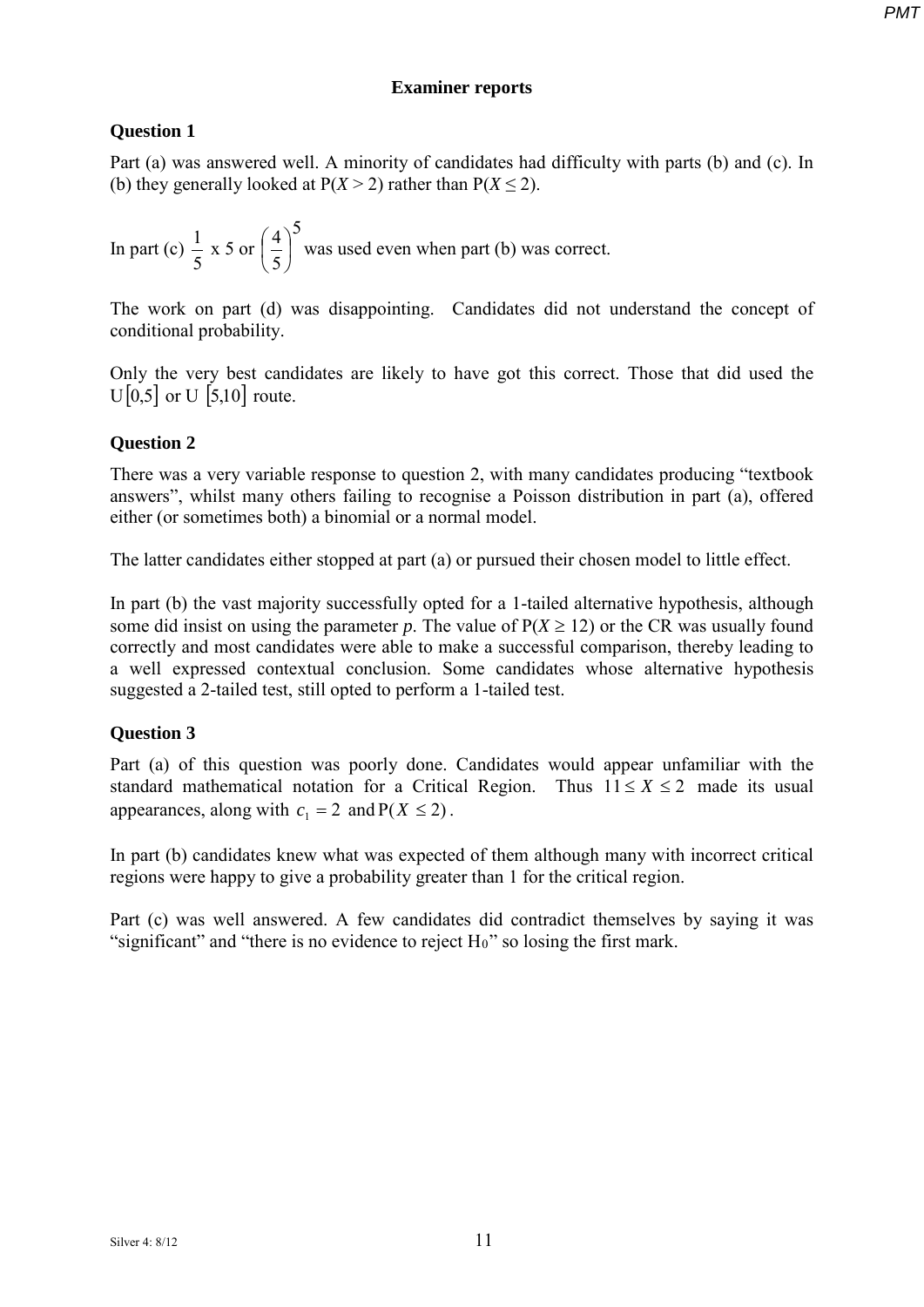#### **Question 4**

In part (a) a large majority of candidates were able to obtain  $E(X) = \frac{5b}{2}$ , although  $E(X) =$ 2  $\frac{4b-b}{2}$ 2  $rac{3b}{2}$  was occasionally seen.

Despite the clear instruction in part (b) to 'use integration' to show that  $Var(X) = \frac{36}{4}$  $\frac{3b^2}{4}$ , a

significant minority quoted and used the formula  $\frac{(b-a)^2}{12}$ , scoring no marks.

Of those who did attempt the integration, there was a mixed response with some candidates providing a perfect solution, whilst others contained at least one of the following common errors: an incorrect expression for  $f(x)$  was used; sometimes  $[E(X)]^2$  was not subtracted from  $E(X<sup>2</sup>)$ ; *b* was sometimes used for the variable of integration as well as a constant. This was  $\int^{4b}$  $\frac{4b}{2}b^2$  d  $\int^{4b}$ 

condoned unless candidates cancelled  $\int$ *b x b* 3  $\begin{bmatrix} \n\text{to} \n\end{bmatrix}$ *b*  $\frac{4}{b}$ ,  $\frac{b}{3}$  dx prior to integration, which led to

a forfeiture of all the 3 available marks.

Deducing the value of Var  $(3 - 2X)$  is a routine calculation on S1, but it proved too demanding for a significant minority of candidates in part (c).

In part (d) the distribution function was correctly obtained by a majority of candidates, with the two most common errors being: forgetting to subtract  $F(1)$ , yielding  $\frac{x}{3}$  on the middle line; carelessness with the inequalities on the 1st and/or 3rd lines, e.g.  $x < 0$  or  $x > 1$ ,  $x > 5$ .

The median was generally given correctly as  $\frac{5b}{2}$ , usually using the distribution function obtained in part (b). Those who obtained various incorrect answers may have benefited from an appeal to the symmetry of the continuous uniform distribution.

#### **Question 5**

Again, many exemplary responses to this question with a high percentage of candidates gaining full marks.

In finding values for *a* and *b*, candidates used a number of different methods, e.g. finding two linear equations,  $F(1) = 0$  and  $F(2) = 1$  and solving, or using  $F(2) - F(1) = 1$  which gave the value of *a* and candidates then used  $F(1) = 0$  and  $F(2) = 1$  to find the value of *b*. Less successful candidates put the value of *a* in  $F(2) - F(1) = 1$  again and often came up with a value  $b = 0$  or 1.

Candidates who struggled to find values for *a* and *b* sometimes used an alternative method i.e.  $\int$  $\int_{0}^{x} \frac{3}{10}(x^2 + 2x \frac{3}{10}(x^2 + 2x - 2)$ , which they saw in part (b) to get 1 10  $\frac{x^3}{10}$  + 10  $rac{3x^2}{10} - \frac{3x}{5} +$ 5  $\frac{1}{5}$  and used the coefficient of *x* to give the value for *a* and the constant for *b*. No marks were awarded in such cases as the equations but candidates were not penalised for using these values in other parts of the question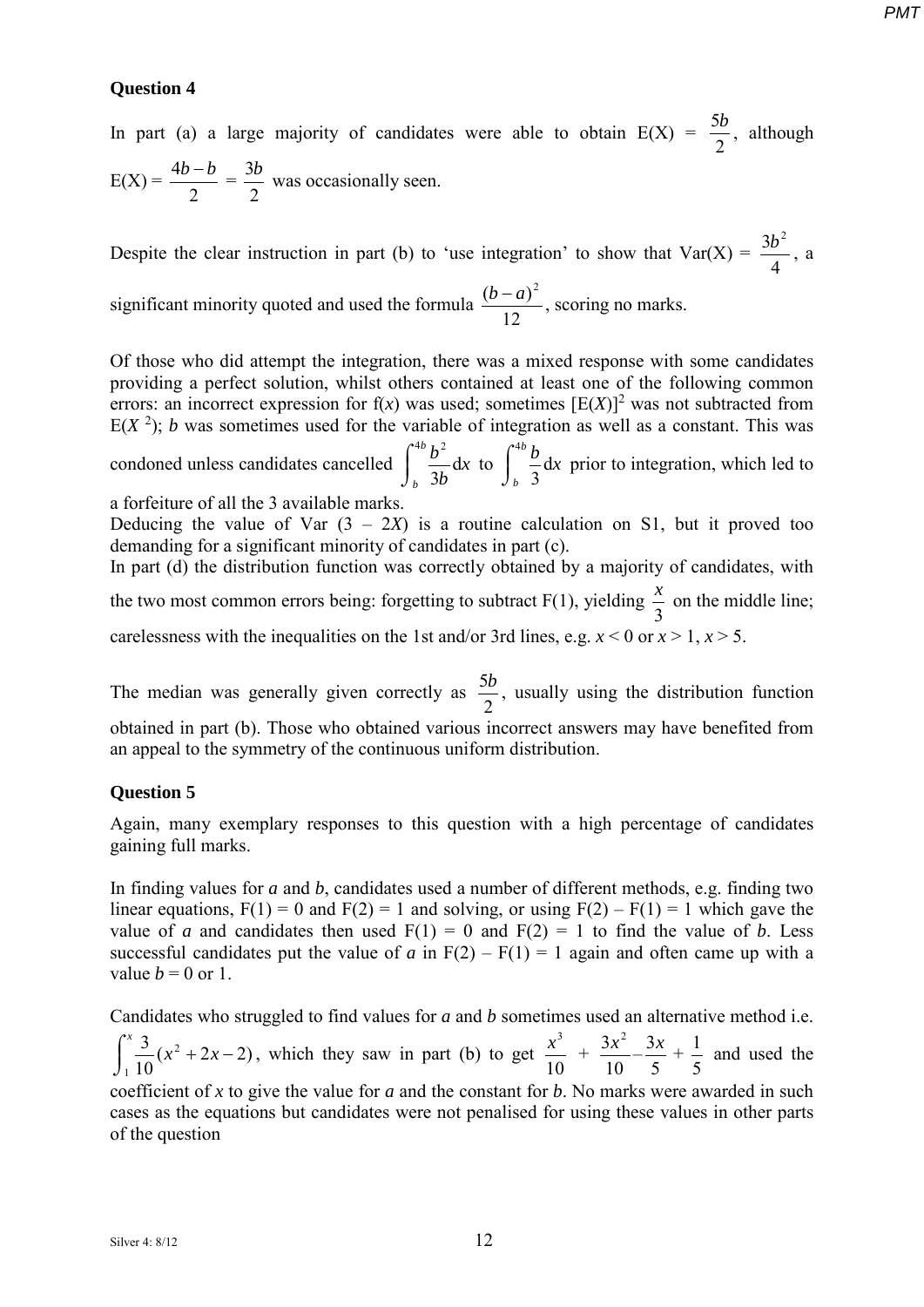Part (b) was generally well answered. Candidates who were able to obtain values for a and b in part (a) often used the expression given for  $f(x)$  and 'derived' a value for  $a = -0.6$  which they then used in  $F(x)$  before differentiating and then factorising successfully.

A high percentage of candidates answered part (c) well. The majority of candidates used *x*f(*x*), with the  $f(x)$  given in part (b), and successfully integrated to get the correct answer. A small percentage of candidates lost marks through integrating f(x) or forgetting to multiply through by  $\frac{3}{10}$  to get the final answer.

In part (d), the majority of candidates used the method of finding values for  $F(1.425)$  and F(1.435), making reference to  $F(Q_1) = 0.25$  and making a statement that '0.25 lies between F(1.425) and F(1.435)'. Candidates were less successful in finding the value of the lower quartile when solving  $F(x) = 0.25$  as the majority were unable to solve the cubic equation found. Marks were also lost for quoting incorrect values for F(1.425) and/or F(1.435) without showing substitution. Common incorrect final statements given were 'the lower quartile lies between  $F(1.425)$  and  $F(1.435)$ ' or 'the lower quartile lies between these values' without stating which values. A small number of candidates referred to the median.

## **Question 6**

Apart from part (a), this question was well answered and responses reflected good preparation and understanding of hypothesis tests.

Only a few candidates were able to discuss a hypothesis in terms of a population parameter in part(a). Candidates' errors included discussing hypotheses and critical values. Part(b) was generally well answered although some candidates wrote comments such as 'it is an area where a hypothesis could be rejected' without identifying which of the two hypotheses was being referred to. References to 'original' and 'new' hypotheses rather than  $H_0$  and  $H_1$  were also seen. Correct terminology is important.

In part(c) many candidates achieved full marks but there were some common errors. These included absence or incorrectly stated hypotheses, finding  $P(X = 5)$  rather than  $P(X \le 5)$ , comparing 0.553 to 0.05 if using a two-tailed test or with 0.25 when using a one-tailed test, conflicting non-contextual conclusions and incorrect (or no) contextual conclusion, some including double negatives.

Part (d) of the question was tackled well by a large number of candidates, with some able to complete it accurately with little or no working. Those that investigated  $P(X = 0)$  for various values of *n* nearly always attained a correct solution and most of those using logs also gained full marks, the main error being forgetting to reverse the inequality sign when dividing by log 0.55.